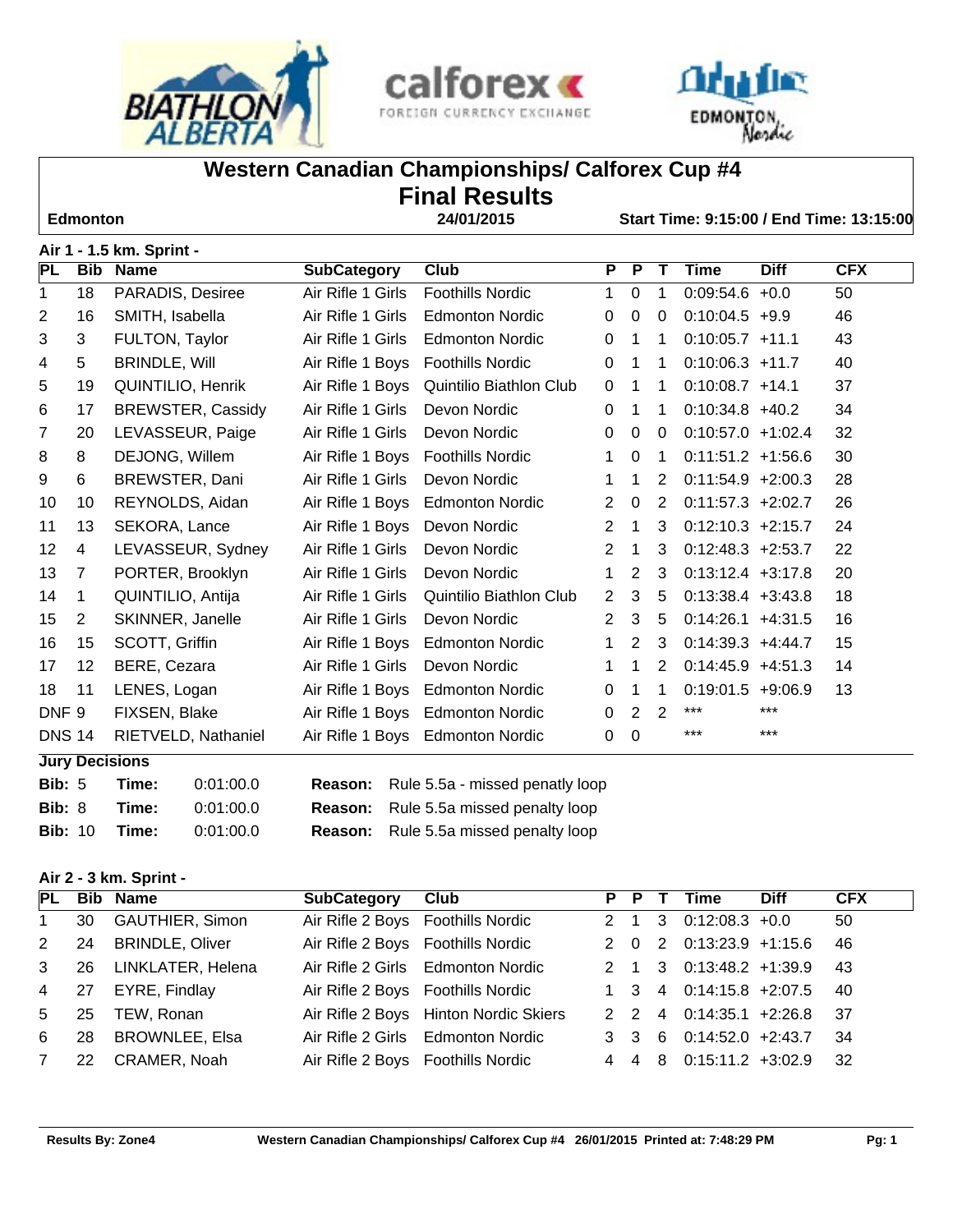#### **Air 2 Continued ... - 3 km. Sprint -**

|       | PL Bib Name                                | <b>SubCategory</b> | <b>Club</b>                        |            |  | P P T Time                 | <b>Diff</b> | <b>CFX</b> |
|-------|--------------------------------------------|--------------------|------------------------------------|------------|--|----------------------------|-------------|------------|
|       | 8 23 WALCH, Naomi                          |                    | Air Rifle 2 Girls Foothills Nordic |            |  | 3 3 6 0:15:31.6 +3:23.3 30 |             |            |
|       | 9 21 HOLASH, Noah                          |                    | Air Rifle 2 Boys Foothills Nordic  |            |  | 4 4 8 0:17:23.5 +5:15.2 28 |             |            |
| 10 29 | HASICK, Sasha                              |                    | Air Rifle 2 Girls Foothills Nordic |            |  | 4 4 8 0:18:20.3 +6:12.0 26 |             |            |
|       | DNS 31 FLEMING, Jasper                     |                    | Air Rifle 2 Boys Edmonton Nordic   | $0\quad 0$ |  | ***                        | ***         |            |
|       | $\mathbf{r}$ , and the set of $\mathbf{r}$ |                    |                                    |            |  |                            |             |            |

**Jury Decisions**

**Bib:** 29 **Time:** 0:01:00.0 **Reason:** Rule 5.5a - missed penatly loop

#### **Dev 1 - 3 km. Sprint -**

| <b>PL</b>     | <b>Bib</b> | <b>Name</b>                       | <b>SubCategory</b> | Club                           | P              | P              | Т           | Time                 | <b>Diff</b> | <b>CFX</b> |
|---------------|------------|-----------------------------------|--------------------|--------------------------------|----------------|----------------|-------------|----------------------|-------------|------------|
| 1             | 54         | PIANOSI HOUDEN, Justin Dev 1 Boys |                    | <b>Canmore Nordic</b>          | $\mathbf{0}$   | $\mathbf 0$    | $\mathbf 0$ | 0:12:04.1            | $+0.0$      | 50         |
| 2             | 49         | EYRE, Gareth                      | Dev 1 Boys         | <b>Foothills Nordic</b>        | $\overline{2}$ | 1              | 3           | $0:12:35.3$ +31.2    |             | 46         |
| 3             | 53         | OSNESS, Emma                      | Dev 1 Girls        | <b>Foothills Nordic</b>        | $\mathbf 0$    | 1              | $\mathbf 1$ | $0:13:08.9 +1:04.8$  |             | 43         |
| 4             | 36         | SHERRINGTON, Jenna                | Dev 1 Girls        | <b>Foothills Nordic</b>        | 1              | 4              | 5           | $0:13:13.8$ +1:09.7  |             | 40         |
| 5             | 35         | LINKLATER, Callum                 | Dev 1 Boys         | <b>Edmonton Nordic</b>         | 0              | 2              | 2           | $0:13:18.9 +1:14.8$  |             | 37         |
| 6             | 42         | <b>GROENEVELD, Will</b>           | Dev 1 Boys         | <b>Calgary Biathlon Racers</b> | 1              | 3              | 4           | $0:13:32.1 +1:28.0$  |             | 34         |
| 7             | 45         | MALKINSON, Sam                    | Dev 1 Boys         | <b>Foothills Nordic</b>        | 4              | 1              | 5           | $0:13:35.6$ +1:31.5  |             | 32         |
| 8             | 52         | <b>BOBIER, Solomia</b>            | Dev 1 Girls        | <b>Edmonton Nordic</b>         | 1              | 2              | 3           | $0:13:44.4$ +1:40.3  |             | 30         |
| 9             | 51         | SCALIA, Vaughn                    | Dev 1 Boys         | <b>Edmonton Nordic</b>         | 2              | $\overline{4}$ | 6           | $0:13:53.6$ +1:49.5  |             | 28         |
| 10            | 40         | PARADIS, Pascale                  | Dev 1 Girls        | <b>Foothills Nordic</b>        | 3              | 5              | 8           | $0:14:32.7$ +2:28.6  |             | 26         |
| 11            | 43         | THOROGOOD, Tynan                  | Dev 1 Boys         | <b>Calgary Biathlon Racers</b> | 3              | 3              | 6           | $0:14:40.9$ +2:36.8  |             | 24         |
| 12            | 44         | WINDSOR, Brady                    | Dev 1 Boys         | Regina Biathlon Club           | 1              | 1              | 2           | $0:14:45.4$ +2:41.3  |             | 22         |
| 13            | 37         | ALTWASSER, Kaitlyn                | Dev 1 Girls        | <b>Foothills Nordic</b>        | 3              | 2              | 5           | $0:14:57.5$ +2:53.4  |             | 20         |
| 14            | 39         | SELLERS, Kjirsti                  | Dev 1 Girls        | <b>Canmore Nordic</b>          | 0              | 2              | 2           | $0:15:17.7$ +3:13.6  |             | 18         |
| 15            | 32         | SORENSEN, Jesper                  | Dev 1 Boys         | Wapiti Nordic Ski Club         | 3              | $\mathbf{3}$   | 6           | $0:15:37.7$ +3:33.6  |             | 16         |
| 16            | 48         | BROUGH, Lyndon                    | Dev 1 Boys         | Wapiti Nordic Ski Club         | $\overline{2}$ | 4              | 6           | $0:16:04.1 + 4:00.0$ |             | 15         |
| 17            | 47         | BERGQUIST, Nolan                  | Dev 1 Boys         | Camrose Vikings                | 3              | 3              | 6           | $0:16:33.6$ +4:29.5  |             | 14         |
| 18            | 41         | BROWN, Abigail                    | Dev 1 Girls        | <b>Edmonton Nordic</b>         | 3              | 5              | 8           | $0:17:16.3 +5:12.2$  |             | 13         |
| 19            | 50         | FIXSEN, Ivy                       | Dev 1 Girls        | <b>Edmonton Nordic</b>         | 3              | 4              | 7           | $0:18.39.9 + 6:35.8$ |             | 12         |
| 20            | 38         | HOPKINS, Miranda                  | Dev 1 Girls        | Wapiti Nordic Ski Club         | 4              | 2              | 6           | $0:19:22.1$ +7:18.0  |             | 10         |
| <b>DNS 33</b> |            | CHAMBERS, Lexi                    | Dev 1 Girls        | <b>Foothills Nordic</b>        | $\mathbf{0}$   | $\Omega$       |             | $***$                | $***$       |            |
| <b>DNS 34</b> |            | MILLS, Joseph                     | Dev 1 Boys         | <b>Foothills Nordic</b>        | $\mathbf{0}$   | $\Omega$       |             | $***$                | $***$       |            |
| <b>DNS 46</b> |            | SMITH, Quinlan                    | Dev 1 Boys         | <b>Calgary Biathlon Racers</b> | 0              | $\Omega$       |             | $***$                | $***$       |            |
|               |            | <b>Jury Decisions</b>             |                    |                                |                |                |             |                      |             |            |

**Bib:** 48 **Time:** 0:01:00.0 **Reason:** Rule 5.5a - missed penatly loop

# **Dev 2/Jr Girls\* - 3.75 km. Sprint -**

|              | PL Bib Name                     | Club                   |  | P P T Time                                     | <b>Diff</b> | <b>CFX</b> |
|--------------|---------------------------------|------------------------|--|------------------------------------------------|-------------|------------|
| $\mathbf{1}$ | 55 PACZKOWSKI*, Emma            | Canmore Nordic         |  | $2 \quad 2 \quad 4 \quad 0.14.30.1 \quad +0.0$ |             | -50        |
|              | 2 66 HOILETT*, Claire           | Canmore Nordic         |  | $3 \quad 2 \quad 5 \quad 0.14:32.2 \quad +2.1$ |             | 46         |
|              | 3 61 BENNETT*, Erin             | <b>Edmonton Nordic</b> |  | $3\quad 2\quad 5\quad 0.14.38.4\quad +8.3$     |             | 43         |
|              | 4 68 ORVIG <sup>*</sup> , Megan | Canmore Nordic         |  | 4 2 6 0:14:46.5 +16.4                          |             | 40         |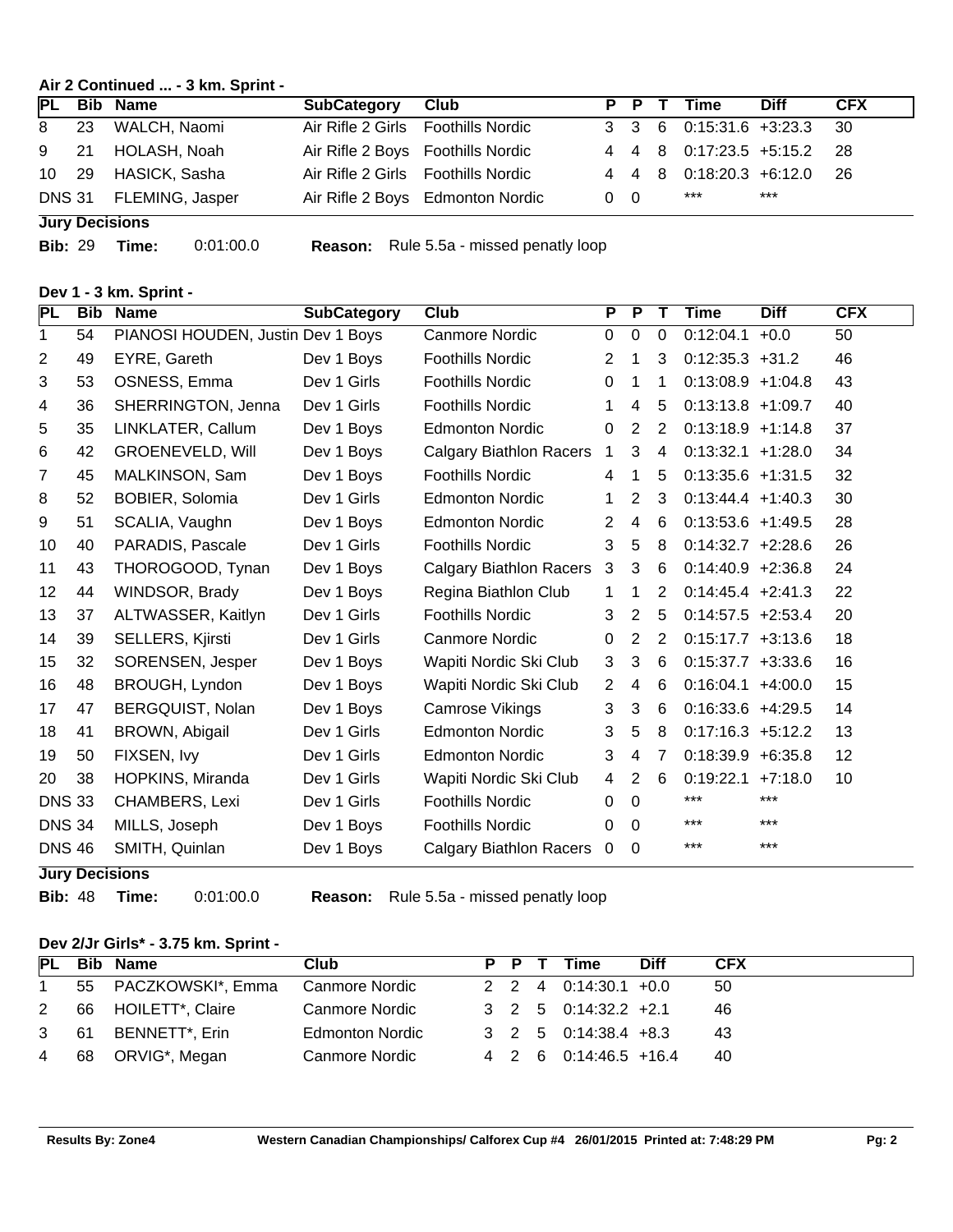#### **Dev 2/Jr Girls\* Continued ... - 3.75 km. Sprint -**

| <b>PL</b>       |    | <b>Bib Name</b>       | Club                                              | P | P     |    | Time                  | <b>Diff</b> | <b>CFX</b> |
|-----------------|----|-----------------------|---------------------------------------------------|---|-------|----|-----------------------|-------------|------------|
| 5               | 59 | KLOTZ*, Annika        | Foothills Nordic                                  |   | 4     | 5  | 0:14:56.1             | $+26.0$     | 37         |
| 6               | 65 | MINARIK*, Anna        | <b>Edmonton Nordic</b>                            |   | 4     | 6  | $0:16:35.3 +2:05.2$   |             | 34         |
| $\overline{7}$  | 56 | LINKLATER*, Fiona     | Edmonton Nordic                                   | 4 | 2     | 6  | $0:16:40.6$ +2:10.5   |             | 32         |
| 8               | 63 | MIREJOVSKY, Anne      | Camrose Vikings                                   |   | 3 2   |    | $5$ 0:17:01.1 +2:31.0 |             | 30         |
| 9               | 57 | SELTSAM*, Millie      | <b>Foothills Nordic</b>                           |   | 3 3 6 |    | $0:17:07.8$ +2:37.7   |             | 28         |
| 10              | 64 | STROCEN*, Sonya       | Birch Mountain Sports Inc.3 2 5 0:17:42.7 +3:12.6 |   |       |    |                       |             | 26         |
| 11              | 62 | DALY, Brianna         | Camrose Vikings                                   | 3 | -3    | -6 | $0.18.26.7$ +3.56.6   |             | 24         |
| 12 <sup>1</sup> | 58 | CAMICIOLI, Amy        | <b>Edmonton Nordic</b>                            | 3 |       | 4  | $0:18:30.4$ +4:00.3   |             | -22        |
| 13              | 67 | PELLETIER*, Gabrielle | <b>Red River Nordic</b>                           | 5 | -2    |    | $0:19:20.3$ +4:50.2   |             | -20        |
| 14              | 60 | BAUER*, Odessa        | <b>Edmonton Nordic</b>                            | 5 | 0     | 5  | $0:20:59.0 + 6:28.9$  |             | 18         |

#### **Dev 2/Jr Boys\* - 3.75 km. Sprint -**

| PL                | Bib. | <b>Name</b>                     | Club                           | P                    | P            | Т              | Time                 | <b>Diff</b> | <b>CFX</b> |
|-------------------|------|---------------------------------|--------------------------------|----------------------|--------------|----------------|----------------------|-------------|------------|
| 1                 | 78   | BERG*, Finn                     | Calgary Biathlon Racers 1      |                      | 2            | $\mathbf{3}$   | $0:13:32.6 +0.0$     |             | 50         |
| $\overline{2}$    | 72   | CHAMPAGNE <sup>*</sup> , Xavier | Calgary Biathlon Racers 0      |                      | 2            | $\overline{2}$ | $0.13.48.9 + 16.3$   |             | 46         |
| 3                 | 80   | KELLY*, Kieran                  | <b>Calgary Biathlon Racers</b> | $\mathbf{1}$         | $\mathbf 1$  | $2^{\circ}$    | $0.14.05.2 + 32.6$   |             | 43         |
| 4                 | 70   | GILLETT*, Matthew               | Canmore Nordic                 | 3                    | 2            | 5              | $0.14.27.4$ +54.8    |             | 40         |
| 5                 | 79   | SKARSGARD*, Erik                | <b>Foothills Nordic</b>        | 3                    | 1            | 4              | $0:14:37.5$ +1:04.9  |             | 37         |
| 6                 | 81   | PAZDAN <sup>*</sup> , Christian | <b>Foothills Nordic</b>        | 3                    | 2            | 5              | $0:14:52.4$ +1:19.8  |             | 34         |
| $\overline{7}$    | 77   | TAYLOR*, Jake                   | <b>Edmonton Nordic</b>         | $\mathbf{2}^{\circ}$ | 3            | 5              | $0:14:55.0 +1:22.4$  |             | 32         |
| 8                 | 83   | BAYNE*, Jaydaan                 | <b>Edmonton Nordic</b>         | 3                    | 2            | 5              | $0:15:04.4$ +1:31.8  |             | 30         |
| 9                 | 82   | PELLETIER*, Liam                | <b>Red River Nordic</b>        | 4                    | 3            | 7              | $0:15:08.5 +1:35.9$  |             | 28         |
| 10                | 74   | HOLLAND*, Lance                 | Canmore Nordic                 | 2                    | 2            | 4              | $0:15:15.7$ +1:43.1  |             | 26         |
| 11                | 71   | SAUNDERS*, Devin                | <b>Foothills Nordic</b>        | 5.                   | $\mathbf{3}$ | 8              | $0.15.32.8 + 2.00.2$ |             | 24         |
| $12 \overline{ }$ | 75   | STEPAN, Jakub                   | Camrose Vikings                | 3                    | 3            | 6              | $0:15:34.1 + 2:01.5$ |             | 22         |
| 13                | 69   | GERWING*, Nicolas               | <b>Edmonton Nordic</b>         | 5                    | 4            | 9              | $0:16:28.0 +2:55.4$  |             | 20         |
| 14                | 73   | CUMBERLAND*, Ty                 | <b>Foothills Nordic</b>        | $\Omega$             | 2            | 2              | $0:16:31.4$ +2:58.8  |             | 18         |
| 15                | 76   | NAYLOR*, Mark                   | <b>Red River Nordic</b>        | 4                    | 2            | 6              | $0:19:26.4$ +5:53.8  |             | 16         |

#### **Senior Girls - 6 km. Sprint -**

| PL           | Bib | Name                     | <b>Club</b>               | P  | S.                      |                | <b>Time</b>          | <b>Diff</b> | <b>CFX</b> |
|--------------|-----|--------------------------|---------------------------|----|-------------------------|----------------|----------------------|-------------|------------|
| 1            | 90  | GOWLING, Gillian         | Rocky Mountain Racers 3 2 |    |                         | 5 <sup>5</sup> | $0:20:46.6$ +0.0     |             | 50         |
| 2            | 96  | <b>CHICOINE, Kirsten</b> | <b>Foothills Nordic</b>   | 2  | -3                      | 5              | $0:21:14.9$ +28.3    |             | 46         |
| 3            | 88  | MCISAAC, India           | Rocky Mountain Racers     | 4  | 2 6                     |                | $0:21:15.3$ +28.7    |             | 43         |
| 4            | 86  | SELLERS, Anna            | Canmore Nordic            | 4  |                         | 5              | $0:21:43.4$ +56.8    |             | 40         |
| 5            | 92  | CISLO, Marin             | <b>Edmonton Nordic</b>    | 3  | $\overline{\mathbf{2}}$ | 5              | $0:21:52.0 +1:05.4$  |             | -37        |
| 6            | 95  | TILLEY, Tatiana          | <b>Foothills Nordic</b>   | 2  | - 0                     | 2              | $0:22:35.0 +1:48.4$  |             | 34         |
| $\mathbf{7}$ | 94  | <b>GILLETT, Katrine</b>  | Canmore Nordic            | 5. | -3                      | 8              | $0:23:07.3$ +2:20.7  |             | 32         |
| 8            | 84  | CHICOINE, Reagan         | <b>Foothills Nordic</b>   | 4  | $\mathcal{P}$           | 6              | $0:23:27.7$ +2:41.1  |             | 30         |
| 9            | 85  | BENNETT, Tia             | <b>Edmonton Nordic</b>    |    | 4                       | 6              | $0:24:00.2 +3:13.6$  |             | 28         |
| 10           | 91  | <b>WICHERS, Kerstin</b>  | Camrose Vikings           |    | 2.                      | 3              | $0.24:10.6 + 3:24.0$ |             | 26         |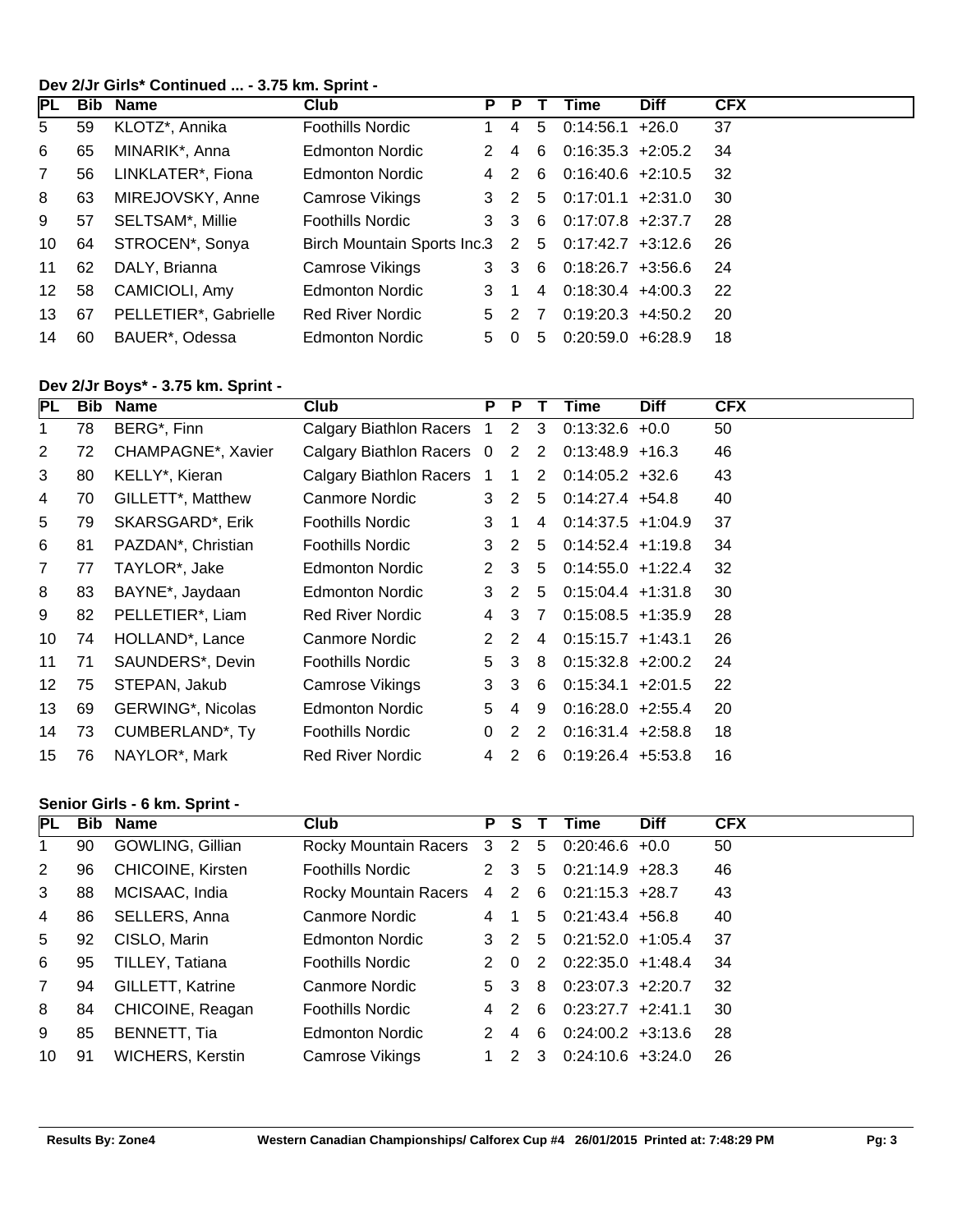#### **Senior Girls Continued ... - 6 km. Sprint -**

|  | PL Bib Name              | Club                                            |  | P S T Time                 | Diff | <b>CFX</b> |
|--|--------------------------|-------------------------------------------------|--|----------------------------|------|------------|
|  | 11 87 SAUVÉ, Élise       | <b>Foothills Nordic</b>                         |  | 3 3 6 0:24:51.0 +4:04.4 24 |      |            |
|  | 12 89 DEUCHAR, Ashley    | <b>Foothills Nordic</b>                         |  | 2 4 6 0:26:12.7 +5:26.1 22 |      |            |
|  | 13 93 GILLESPIE, Heather | Regina Biathlon Club 1 5 6 0:28:41.3 +7:54.7 20 |  |                            |      |            |
|  | <b>Jury Decisions</b>    |                                                 |  |                            |      |            |

**Bib:** 86 **Time:** -0:07:00.0 **Reason:** Range Credit

#### **Master Men - 6 km. Sprint -**

| <b>PL</b>      |     | <b>Bib Name</b>       | <b>Club</b>                 | P.             | S.    |    | Time                | <b>Diff</b> | <b>CFX</b> |
|----------------|-----|-----------------------|-----------------------------|----------------|-------|----|---------------------|-------------|------------|
| $\mathbf 1$    | 98  | KLOTZ, Farley         | Foothills Nordic            | $\overline{4}$ | -5    | 9  | $0:23:32.7$ +0.0    |             | 50         |
| 2              | 97  | POIRIER, Greg         | Wapiti Nordic Ski Club      | 3              | 47    |    | $0:23:45.3$ +12.6   |             | 46         |
| 3              |     | 104 PROUDFOOT, James  | Wapiti Nordic Ski Club      |                | 4 2   | -6 | $0:24:28.6$ +55.9   |             | 43         |
| 4              | 100 | TEW, Ryan             | <b>Hinton Nordic Skiers</b> |                | 4 2   | -6 | $0:24:50.5$ +1:17.8 |             | 40         |
| 5              | 99  | <b>BANMAN, Duane</b>  | Biathlon Saskatchewan       | 5 1            |       | 6  | $0:26:00.6$ +2:27.9 |             | -37        |
| 6              | 102 | <b>BORGLUM, Brian</b> | <b>Foothills Nordic</b>     |                | 2 4 6 |    | $0:26:11.6$ +2:38.9 |             | -34        |
| $\overline{7}$ |     | 103 HARTLEY, Richard  | Biathlon Saskatchewan       | 5              | 4     | 9  | $0:26:43.7$ +3:11.0 |             | -32        |
| 8              |     | 101 PLETZ, Warren     | Biathlon Saskatchewan       |                | 4 2 6 |    | $0.28:22.9$ +4:50.2 |             | -30        |
|                |     | <b>Jury Decisions</b> |                             |                |       |    |                     |             |            |

**Bib:** 104 **Time:** 0:02:00.0 **Reason:** Rule 5.5a - missed penalty loop

#### **Sport Men - 6 km. Sprint -**

|  | PL Bib Name         | Club                   | P S T | Time                 | <b>Diff</b> | CFX |
|--|---------------------|------------------------|-------|----------------------|-------------|-----|
|  | 105 MARCHAND, Roger | <b>Edmonton Nordic</b> |       | 4 4 8 0:36:59.2 +0.0 |             | 50  |

#### **Master Women - 6 km. Sprint -**

|                                            | PL Bib Name                               | <b>Club</b>                                 |  |  |  | P S T Time            | <b>Diff</b> | <b>CFX</b> |  |
|--------------------------------------------|-------------------------------------------|---------------------------------------------|--|--|--|-----------------------|-------------|------------|--|
|                                            | 107 JANES, Cori                           | Wapiti Nordic Ski Club 1 3 4 0:32:12.3 +0.0 |  |  |  |                       |             | 50         |  |
|                                            | 2 108 HALL, Deborah                       | Fast & Fossil                               |  |  |  | 4 4 8 0:32:25.0 +12.7 |             | 46.        |  |
|                                            | DSQ 106 MACCULLOCH, Lynette Fast & Fossil |                                             |  |  |  |                       | ***         |            |  |
| $3 \t4 \t7 \t***$<br><b>Jury Decisions</b> |                                           |                                             |  |  |  |                       |             |            |  |

**Bib:** 106 **Time: Reason:** Rule 5.6h - Deviated from marked course

#### **Sport Women - 6 km. Sprint -**

|              | PL Bib Name                                  | Club                   | P S T      |  | Time                                           | <b>Diff</b> | <b>CFX</b> |
|--------------|----------------------------------------------|------------------------|------------|--|------------------------------------------------|-------------|------------|
| $\mathbf{1}$ | 110 WICHERS, Mahala                          | Camrose Vikings        |            |  | $3 \quad 4 \quad 7 \quad 0.34.37.0 \quad +0.0$ |             | 50         |
|              | 2 111 EISINGER, Dana                         | <b>Edmonton Nordic</b> |            |  | 4 4 8 0:37:31.9 +2:54.9                        |             | -46        |
|              | DNS 109 CORCORAN, Jessica                    | Camrose Vikings        | $0\quad 0$ |  | ***                                            | ***         |            |
|              | DNS 112 BURKINSHAW-ZELKO, R. Camrose Vikings |                        | $0\quad 0$ |  | ***                                            | ***         |            |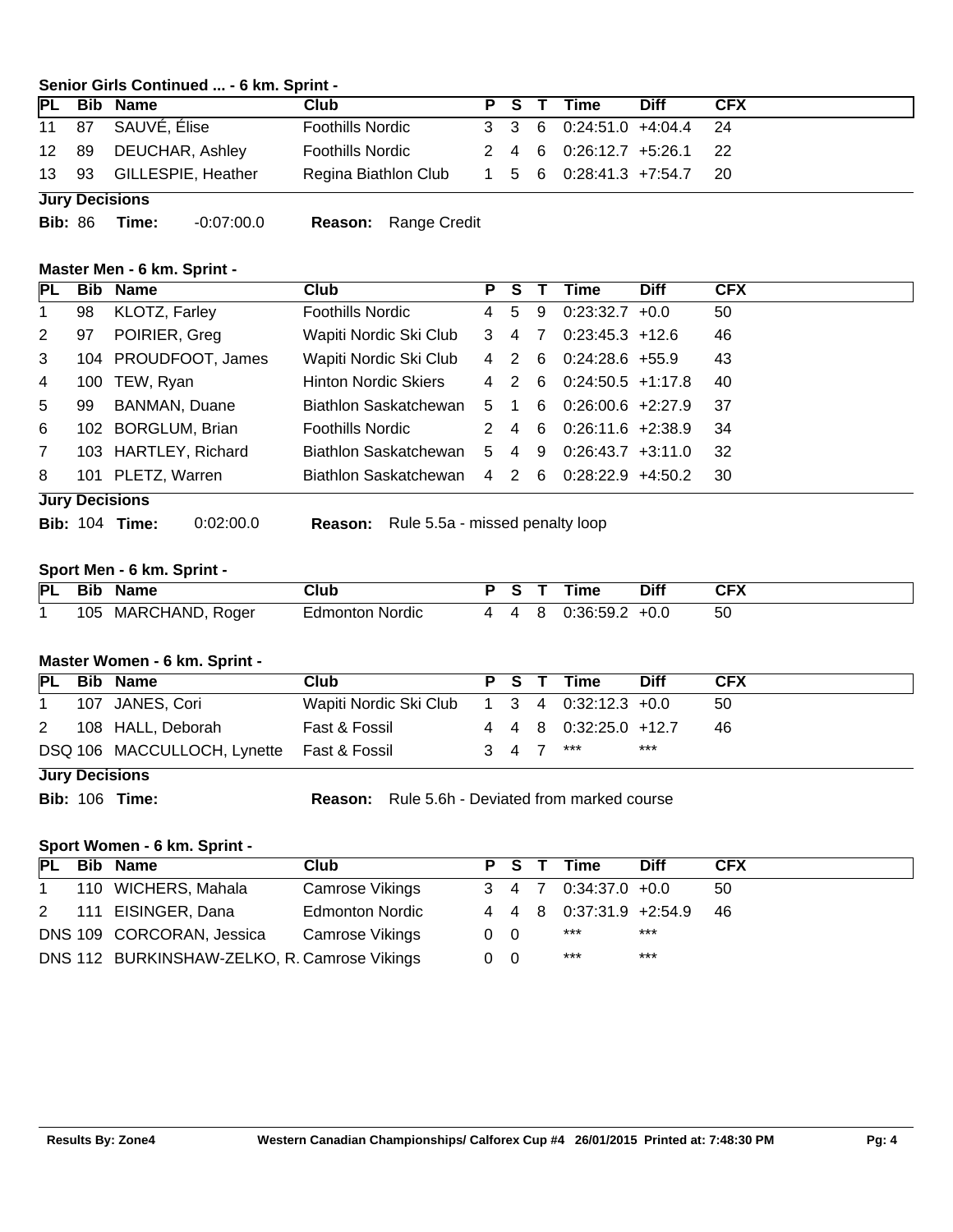# **Youth Women - 6 km. Sprint -**

| PL             | <b>Bib Name</b>         | Club                                               | P S T       |       | Time                        | <b>Diff</b> | <b>CFX</b> |
|----------------|-------------------------|----------------------------------------------------|-------------|-------|-----------------------------|-------------|------------|
| $\mathbf{1}$   | 119 ROBERTSON, Bryn     | <b>Foothills Nordic</b>                            |             | 2 0 2 | $0.20:41.9$ +0.0            |             | 50         |
| 2              | 118 CHONG, Kendall      | BATC - FNSC                                        | $3 \quad 1$ |       | $4$ 0:21:44.8 +1:02.9       |             | -46        |
| $\mathbf{3}$   | 120 SMAILES, Jennah     | Telemark Biathlon Club 1 4 5 0:22:30.4 +1:48.5     |             |       |                             |             | -43        |
| $\overline{4}$ | 117 SEPANDJ, Darya      | Foothills Nordic                                   |             | 2 5 7 | $0:23:27.3$ +2:45.4         |             | - 40       |
| 5              | 116 HOYMORK, Ingvild    | Edmonton Nordic                                    |             |       | 5 5 10 0:24:10.4 +3:28.5 37 |             |            |
| 6              | 113 STADNYK, Hanne      | Biathlon Saskatchewan 2 2 4 0:24:24.6 +3:42.7 34   |             |       |                             |             |            |
| $7^{\circ}$    | 114 ALEXANDER, Kathleen | Wapiti Nordic Ski Club 2 2 4 0:26:19.2 +5:37.3     |             |       |                             |             | - 32       |
| 8              | 115 RUNNALLS, Ashley    | Calgary Biathlon Racers 5 3 8 0:27:29.8 +6:47.9 30 |             |       |                             |             |            |

# **Junior Women - 7.5 km. Sprint -**

|  | PL Bib Name           | Club             |  | P S T Time                                     | <b>Diff</b> | <b>CFX</b> |
|--|-----------------------|------------------|--|------------------------------------------------|-------------|------------|
|  | 122 KOVACHIK, Amelia  | Red River Nordic |  | $2 \quad 3 \quad 5 \quad 0.32.08.1 \quad +0.0$ |             | -50        |
|  | 2 121 HARTLEY, Kayla  | Camrose Vikings  |  | 2 3 5 0:38:21.3 +6:13.2 46                     |             |            |
|  | 3 123 BURKE, Daniella | Camrose Vikings  |  | 2 4 6 0:38:57.7 +6:49.6 43                     |             |            |

# **Youth Men - 7.5 km. Sprint -**

| PL              | Bib | <b>Name</b>                                          | <b>Club</b>                                     | P              | <b>S</b>       |                | Time                           | <b>Diff</b> | <b>CFX</b> |
|-----------------|-----|------------------------------------------------------|-------------------------------------------------|----------------|----------------|----------------|--------------------------------|-------------|------------|
| $\mathbf{1}$    |     | 133 BOCHKARNIKOV, Sergey Calgary Biathlon Racers 2 0 |                                                 |                |                |                | $2 \quad 0:22:54.0 \quad +0.0$ |             | 50         |
| $\overline{2}$  |     | 129 CHURCHILL, Ben                                   | Calgary Biathlon Racers 2 1 3 0:23:51.1 +57.1   |                |                |                |                                |             | 46         |
| 3               |     | 125 RUNNALLS, Adam                                   | Calgary Biathlon Racers 1 3 4 0:24:03.7 +1:09.7 |                |                |                |                                |             | 43         |
| 4               |     | 128 BERLING, Chad                                    | Calgary Biathlon Racers 2 0                     |                |                |                | 2 0:24:27.7 +1:33.7            |             | 40         |
| 5               |     | 136 CHAMBERS, Jakob                                  | Calgary Biathlon Racers 3 3 6 0:25:13.8 +2:19.8 |                |                |                |                                |             | 37         |
| 6               |     | 124 ALGRA, Jarod                                     | West Coast Nordic Club 3                        |                | $\overline{1}$ | $\overline{4}$ | $0.25.26.5 +2.32.5$            |             | 34         |
| $\overline{7}$  |     | 126 SAUNDERS, Brad                                   | Foothills Nordic                                |                | $3\quad2$      | 5 <sup>5</sup> | $0:26:19.8$ +3:25.8            |             | 32         |
| 8               |     | 131 MCKENZIE, Tristan                                | Rocky Mountain Racers                           |                | 4 5            | 9              | $0.27:45.7$ +4:51.7            |             | 30         |
| 9               |     | 134 TWEEDIE, Angus                                   | <b>Bulkley Valley XC</b>                        | 4              | 4              |                | 8 0:28:03.1 +5:09.1            |             | 28         |
| 10              |     | 132 DRUWE, Dominique                                 | Red River Nordic                                | 4              | $\overline{4}$ | 8              | $0:28:09.7$ +5:15.7            |             | 26         |
| 11              |     | 130 MUNRO, Wesley                                    | Calgary Biathlon Racers 3 3                     |                |                | 6              | $0:28:31.3$ +5:37.3            |             | 24         |
| 12 <sup>°</sup> |     | 127 MACDONELL, Curtis                                | Foothills Nordic                                | 3              | -4             | 7              | $0:31:08.0 + 8:14.0$           |             | 22         |
| 13              |     | 135 BRIAND, Stephane                                 | <b>Hinton Nordic Skiers</b>                     | 5 <sup>3</sup> |                | 8              | $0:31:18.9 + 8:24.9$           |             | 20         |

#### **Junior Men - 10 km. Sprint -**

|   | PL Bib Name                             | Club            |  | P S T Time                  | <b>Diff</b> | <b>CFX</b> |
|---|-----------------------------------------|-----------------|--|-----------------------------|-------------|------------|
|   | 137 BOYD-PORTER, Seamus Avalon Biathlon |                 |  | 3 1 4 0.31:53.3 +0.0        |             | - 50       |
| 2 | 138 CURRY, Benjamin                     | Camrose Vikings |  | 5 3 8 0:46:47.1 +14:53.8 46 |             |            |